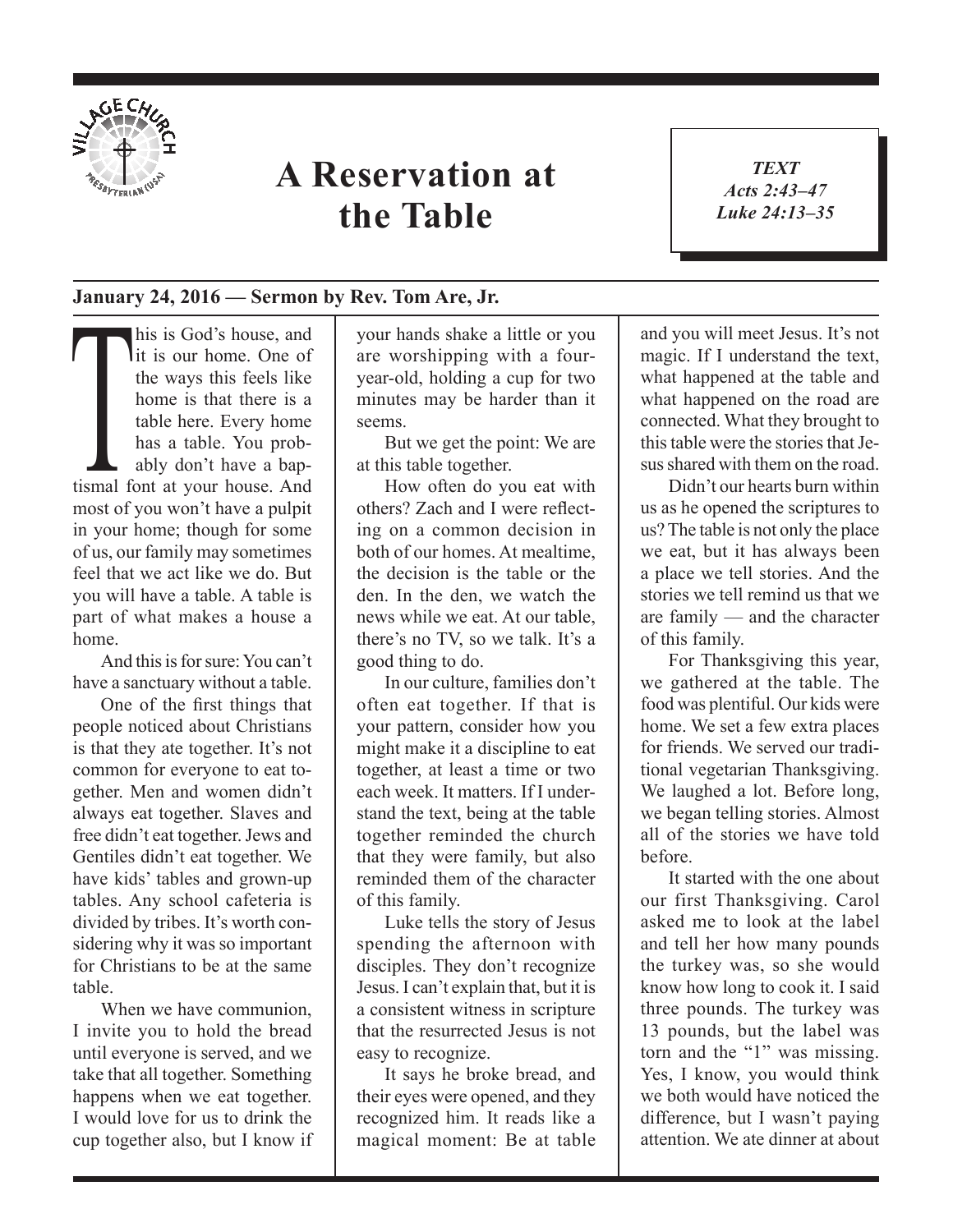2

9:30 that night. The Thanksgiving turkey is not the reason we are vegetarian, but it helps.

Sarah told of the time she picked up the chipmunk and it bit her, drawing blood. She ran to her mother for comfort. Carol was working in the flower bed and, without even looking up, she said, "Sarah, you should know not to pick up wild animals." We still laugh at that one.

Nathan told the story of moving to Florida. It was there that I told him the neighborhood ice cream truck was a music truck. I think he will tell that at my funeral.

We remembered the time Carol and I ate "groundnut soup" in the back villages of Ghana, West Africa. There was not enough food in that village. So when we, their Christian guests, arrived, they prepared the soup for us. They served us and then watched us eat the soup, gifts from them. That soup was hot enough to melt your hair. It was not officially a communion table, but I learned something about what some will do for family particularly if they regard you as the family of Christ. My eyes were opened and I recognized him. Jesus was there, and he was African that day.

Then we told some stories of moments that none of us experienced, but we claim as part of our family history.

My grandfather, when he was in seminary, was invited to be a guest preacher in a small town about an hour or so from seminary. He got up that Sunday and drove to town, but the trip took longer than he had calculated. He arrived at straight up 11:00, so he parked the car on the town square and raced into the narthex. An usher handed him a bulletin, and he walked straight down the aisle and into the chancel.

The service was underway as the prelude was ending. The elder in the chancel smiled at him and then stood to lead the call to worship.

It was then that my grandfather looked more closely at his bulletin and realized he had walked not into the First Presbyterian Church, but into the First Baptist Church. And the elder leading the call to worship was not an elder at all, but actually the pastor of the First Baptist Church — which is why he kept turning nervously and looking at my grandfather.

There was no graceful way out of this. As they sang the opening hymn, he walked down the aisle again — and across the town square, where the Presbyterians were very glad to see him. Some will say it doesn't matter where you go to church, as long as you go to church somewhere. My grandfather said sometimes it matters where you go.

Then I told them about Erving Williams. My parents sat with Dr. Dawson Horn and his wife in a 1964 West Point, Mississippi, restaurant. Erving Williams, the manager and also a member of the Presbyterian Church, said loud enough for everyone to hear, "Anything you want, I'll bring you anything you want." Most folks left the restaurant. I don't have to tell you why.

My dad was only in town for a few more months, and then we moved to Montgomery. He said Erving Williams was one of the bravest men he has known. Mr. Williams had nowhere else to go.

The table is a place for stories. We don't just eat at table; we remember the stories that make our hearts burn within us. The stories we choose to remember define us.

This table is like that too. The food is minimalist, but it is rich. The company is complicated, but we are family. And the stories told here are the stories that define us. And when we remember the stories of this table, we might see Jesus. It's happened before.

Every time, we remember this story: On his last night, he took bread and blessed it and broke it. They had done this countless times before, I am sure. I think he took bread because he knew that in his culture and in ours, we seldom have a meal without bread. It would be a daily reminder that he gave himself for us. So not only at this table, but at any table, we remember he gave us his body. He would do anything for you. That's why there is always a reservation for you at this table. We can't have the Lord's meal without you.

But it's more than that. I bet they remembered the time they ate without a table. It was in the middle of the desert. Do you remember? There were 5,000 there. It had been a long day, and everyone was hungry. Jesus looked at his 12 disciples, none of whom had a degree in hospitality. "Feed them." They did.

They didn't think it would work when they started, but they